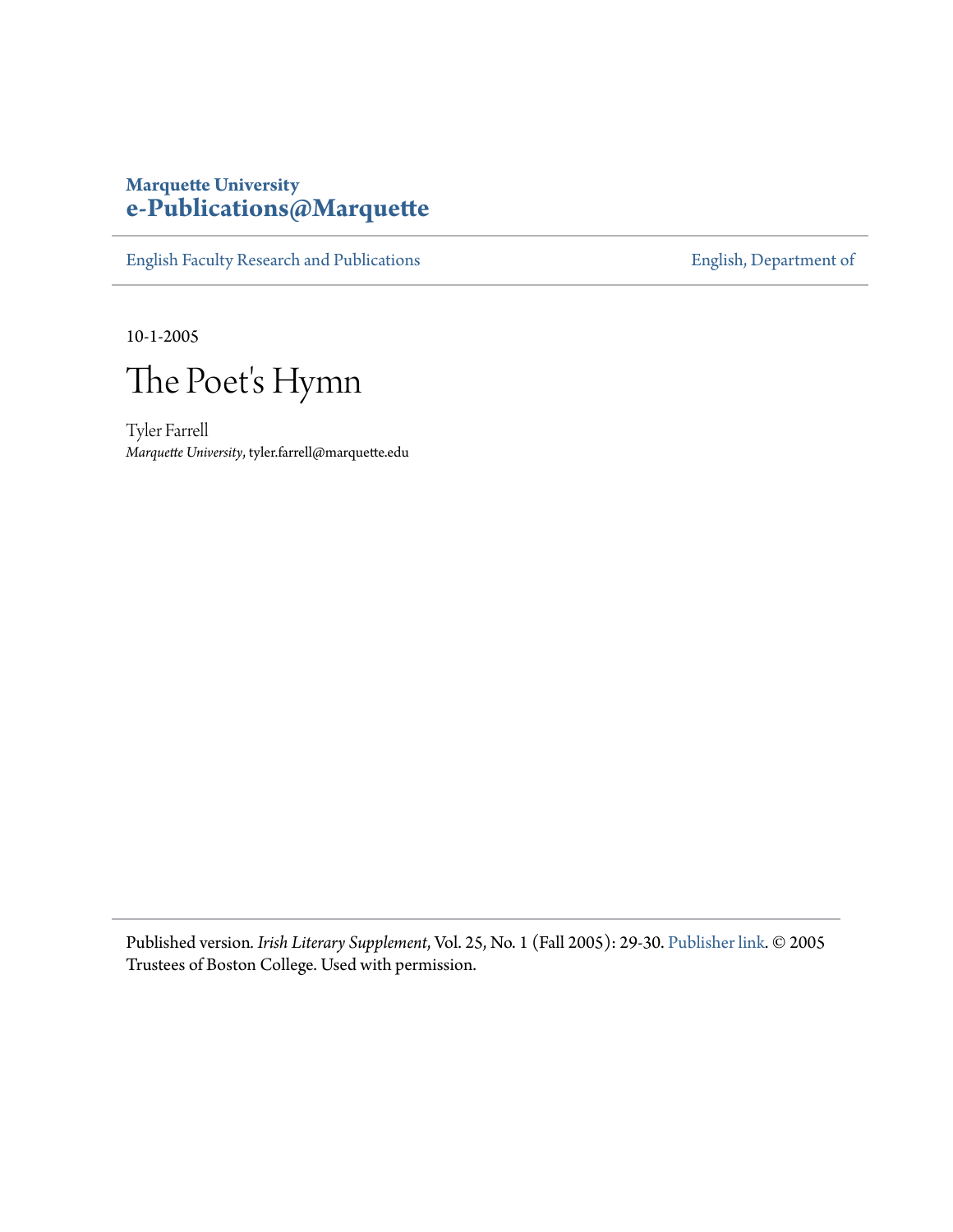Muldooon who himself keeps circling the nest and nesting within poetic *ouevres* other poetic *ouevres*—^would either seek or believe it to be possible for a poet to achieve an "independent" or "fledged" selfhood.

An elegantly written investigation of a less obvious father figure for Muldoon is offered by John Redmond, a scholar whose modest manner has consistently belied the cumulative power of the insights offered in his work. In his reading of how Frost mediated for Muldoon the pragmatism of William James, Redmond concludes that pragmatism offers to the Irish poet a "form of thinking about philosophy and poetry" that "steers clear of formulaic procedures and solutions, it evades rigid thinking" (99).

Observing how Muldoon "saturates his poetry with an impressive-sounding indecisiveness, constantiy pointing out the danger of framing concepts too rigidly," Redmond keenly connects such moments in Frost's own work with those in Muldoon, hinting even that the "moose or eland" on a cliff in "Yarrow" might hearken to the "great buck" of "The Most of It." Redmond continues, however, that such "literary gameplaying," such concession to whatever counters rigidity, can itself yield to "pragmatic urgency" in such poems as Frost's "Out, Out" where work requires absolute focus if a home is to be wrested from a landscape where "the most intimate relationship one can have to objects" such as a machine tool, or for that matter a coulter, "is to be possessed by them" (105). In "Cows," Redmond concludes, Muldoon shows us that we must work but, as Frost also admonishes in "Out, Out", we must also rest if we are to understand how work, and others' work, works on *us.*

Rarely must poets work as cooperatively with others as they do as librettists. David Wheatley's brisk introduction to Muldoon's

work in that role, alert to themes that recur across *Shining Brow, Vera of Las Vegas,* and Bandanna, delineates and clarifies the several themes that operate on multiple levels in these works, from border crossing to crossdressing. As is typically the case in Wheatley's erudite, inviting critical essays, the wide familiarity with cultures high and low in European and American as well as Irish sources provides a helpful, contrapuntal bass, as in his references here to Lorca and Mayor Daley, Stravinsky and Purcell, Blind Lemon Jefferson and Joyce.

Wisely, the editors chose to end this fine collection with Matthew Campbell's "Muldoon's Remains," an extended musing on how nothing is ever quite buried in Muldoon, how grief never really gets worked through into a proper elegy. As Campbell cogently defines the uncomfortable state between loss and surrender, between the conditional and

the indicative statement, "such memorial verse is at one and the same time literal and figurative, the referent *and* the referred" (176). The dismembered parts that are the misremembered errata or slips of everyday life, lead, in fact, to a "multitude of bodily remains" whose very multiplicity "postpone the inevitability" of the elegist's resolution of grief (lSl). Attentive to Muldoon's own circlings, gettings round, and other forms of embracing the elusive referent, Campbell concludes that "the resolutely lapsed Muldoon's version of this is immortality as a recycling, a coming round again" (180), a trope that is of course particularly inviting for scholars who hope there remains more to say on a poet given, as he writes in a recent and punning essay on Marianne Moore, to "more." •

—*Washington University*

## The Poet's Hymn

### JAMES LIDDY *The Doctor's House: An Autobiography*

Salmon Press, 2004, €15

Reviewed by TYLER FARRELL

T THE MILWAUKEE BOOK LAUNCH for J^nes Liddy's new memoir. *The Doctor's House,* the author stood before friends and colleagues at a local and frequented Irish pub to proclaim, "Autobiography is a way of going home. And tonight I am not homeless." With such a sentiment the writer announces his entrance into a new world of Irish literary elite by finally gracing his readers with an account of his Irish upbringing, his Dublin education, his American journeys, and his poetic sensibility. Straight from the mouth of the poet we see Liddy's sense of fim, development, and intellect spill onto the page through small vignettes and quick anecdotes told with an artistic diction drowned with people and places, pubs *and* writers, reflections and recordings.

*The Doctor's House* is a poetic autobiography, (somewhat unconventional) but not unlike Austin Clarke's or George Moore's autobiographical writings of upbringing, formation, and humanizing description. Liddy s historical placement falls in with the new generation of Irish writers, poets of gathering and gossip, poets influenced by previous generations, but poets who also wanted their own time and voice. Both Clarke and Moore tend to poke fim at themselves (as well as their audience) and create subtle patterns and textures. Liddy does the same, but expresses a fondness for his subjects that are comic and spontaneous, never savage. Liddy's sense of style and tone is not unlike the Irish autobiographies before him, but where Clarke and Moore leave off with true tales of Ireland and the Hteraiy *md* religious worlds, and are meaning and resignment worlds, Liddy's picks up with description that adds more gaiety, light discussion, reverie, delight, and gossip. We see fractured tales of bar stools, literary figures and a company that has had a keen impact<br>on the author.

Liddy jumps back and forth between the influence of his journeys, the placement of his opinions and ideals and the people who

helped to shape him. He is like a child again running through an encyclopedia of memories. We glimpse his passionate love for his mother (a New York bom socialite prone to stories and drink) and respect for his father (a Dispensary doctor filled with constant work and opinion). We see Irish festivals, travels to Spain, readings, adventures and American connections to Ireland, He looks fondly on his links to Patrick and Katherine Kavanagh, John Jordan, Michael Hartnett, Liam Miller and Richard Riordain. He fills the reader with a sense of adventure in mid-century Dublin, 1960's San Francisco, New Orleans and its French Quarter and finally the surprisingly poetic Milwaukee, Wisconsin. The book is revealing and generous to its subjects. Its stories have a flow and lucidity that send the reader into an enthralling world described with a distinctly charming wit and a poetic and proud tone.

The description that begins the book is of Liddy's childhood home in Coolgreany Co. Wexford. It is a youthful tale told with innocence. There are visions of the surrounding gardens, flowers, white stones, trees and a tennis court. It seems rather magical, somewhat opulent, in a simple light colored by the author's hand. There are blissful, small tales of his mother in the kitchen, his father and mother at a world's fair, echoes of religion, childhood, upbringing. These are followed with stories and thoughts of friends, relatives, neighbors. It reads as a bygone era of gatherings placed in a historical context. Liddy is never too far from letting his reader know the time frame, the implications of subjects such as Roosevelt's statements to Ireland during World War fl or even the celebration at O'Rafferty's pub on the feast of SS. Peter and Paul. Liddy is exalted by history and religion, an inquisitive mind even as a child that leads him to his next stop: Literary Dublin.

The stories of mid-century Dublin are Liddy's evocation of the everyday, the writers, sights and sounds of a time that defined a second literary Ireland. His personal style is honest and Hmny, a reminiscence dotted with dialopie and poetry, names and tales. Dublin represents the middle and fonnative years that seem necessary for the formation of the poet's

voice. Liddy tackles his less formal education by Kavanagh at McDaid's with a smattering of significant events and personal recollections. Here we see Bohemian Dublin told to us differently than John Ryan or Anthony Cronin. Liddy's sense of Dublin is respectfiil, but not as serious or egotistical. He tells tales of the opening of the Martello Tower, meeting Austin Clarke and conversing with John Jordan, Anthony Kerrigan or Liam Miller, but doesn't dwell on therh ad nauseam. The poetic diction is not verbose. It moves quickly and remains evocative and confident while relaying recurrent visions of middle youth as we see Liddy emerge as a unique figure in a new generation of Irish writers. Some of the best tales involve Patrick Kavanagh, vacationing with Michael Hartnett in Spain or the making of *The Dolmen Miscellany.* The historical aspects of the memoir are impeccable and ruthlessly revealing while also being carefully presented in a fluid and effortless manner. Liddy's characterization of *an* age says the most for Dublin at this time and does so in a tender and expressive manner worthy of all previous writing on the subject.

These descriptive memories leave little doubt that Liddy is praising the Dublin of his youth, an inspiring city in all its glory, It is almost mystical when we read of Kavanagh's jaunts through the alleys or the ghost of Oscar Wilde haunting Liddy's psyche and hanging over his shoulders. His poetic style is lucid and joyous, capturing the sights and sounds of a time told uniquely by a writer whose perspective is new and startling, young and enchanting. Liddy writes, "Ireland is one pub, and friendship is one lounge. No one is ever there without a drink in hand. A melody of lights and brights. Buzz in a labyrinth....We all thought the Baggot Street summer would be endlessly renewed. There would be nods fo libations and gods" (57). Liddy is friendly in his gossip, true to the form of tales heard in a pub. His stories of Michael Hartnett are flattering and personal, portraying the poet with respect and candor. Soon we come to the end of Liddy's Dublin wonder city to see a glimpse of the Ramstown Arts festival before moving into the final section. Liddy's historic crossing of the Atlantic shows an America filled with even more wonder and excitement than the author even knew.

Part four of *A Doctor's House* is enthralling and addicting. Liddy's tales of respect for fellow teachers like Janet Dunleavy, Nic Kubly, and Mel Friedman are balanced by his poems, memories and times in an America with a new pulse, a time never to be duplicated. The section recounts friendships, encounters and observations from an Irish born poet (now a teacher in America) and signals a new breath in places like San Francisco, New Orleans and later Wisconsin, it seems in this passage that Liddy hits his stride. He is impressed by America, interested and curious, and his proud tone reflects his inquisitiveness. His influences begin to show and in San Francisco his love for writes like the Beat Generation begin to peak out from behind his language. He lives like those writers once did, drinking, writing in a small apartment, going out to meet friends and writers, simply loving life. He meets many people recailing a friendship with Jack Spicer and cronies at the White Rabbit Press, talks with Louis Zukovsky and George Stanley, has encounters with Robert Duncan and Richard Brautigan. Then he hears of the death of Patrick Kavanagh back in Ireland and everything slows. Although Liddy is sad at the passing of his mentor, he gives his respects and remembers where he has been placed at this time in his life. "My captain is dead though I am among the captains and the kings" (119).

Liddy wanders further into the United States making moves through New Orleans and the fairy tale French Quarter with small sfories of being mugged (truly a symbolic yam) and the beauty, flowers and simplicity of living in the Crescent City in a seemingly magical time. Liddy bounds with *eas&* through these passages until he reaches many conclusions about life, art and friendship teaching the reader a few lessons along the way.

When his movements begin fo peak we finally *teach* his ultimate destination of Wisconsin where the language becomes more flattering and inquisitive about his love for poetry, his adoration of young poets and his simple wanderings and "exile" in a state not much bigger than the entire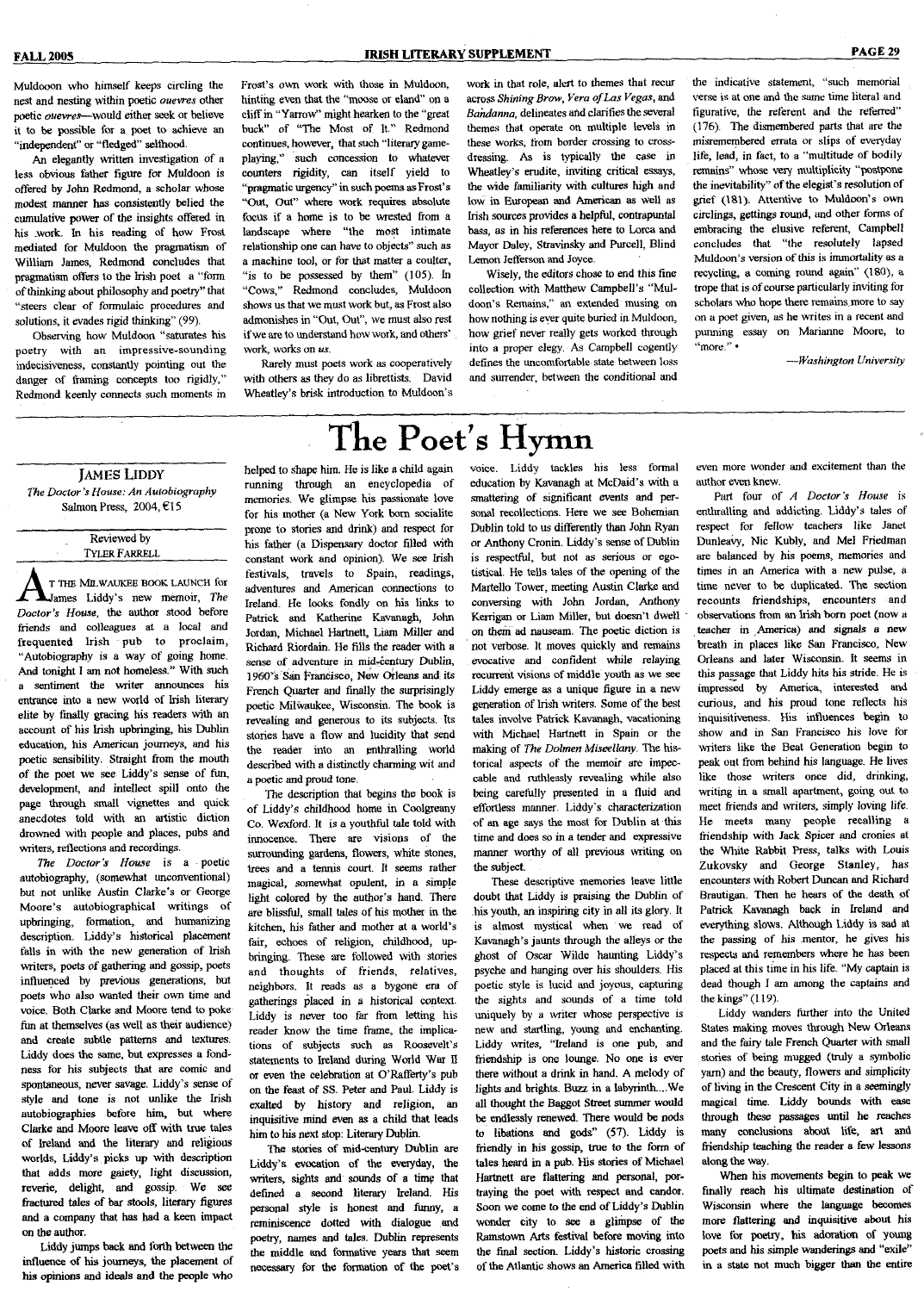country of Ireland. He turns more reflective and inward in this last section still making quips about the very notion of the wandering and exiled poet. "Ihc spirit wandereth whence it is employed or patroned. The artist type is outside the first social force of Mammy and friends; distance beckons new interruptions, and maybe memory spins into

backlash" (133). There are many things that remmd the poet of home, including Wisconsin poet Lorinc Niedecker, whose notion of the sacred Liddy compares to Yeats. He writes of taverns and etiquette, nightlife, friends and findings all within Milwaukee, a town filled with a surprising amount of poets

and artists. The writer is happy. The mood is respectfiil.

Then the memoir closes its once opened doors. The journey culminates on a favorite street comer in Milwaukee and we are left wanting more. More of Liddy's stories and memories. More of the poet traveling

physically and menially. More descriptive times written for all to hear. Hopefully this will not be the only installment of Liddy-iams. There is always room for another poetic memoir, especially one with this much history and joy-'

# The Golden Age of Irish-American Teachers

and a subsequently and a subsequently

JANET NOLAN *Servants of the Poor. Teachers and Mobility in Ireland and Irish America* University of Notre Dame Press, 2004, \$45.00, \$18.00

> Reviewed by MAUREEN MURPHY

ANET NOLAN'S Servants of the Poor.<br> *Teachers and Mobility in Ireland and*<br> *Irish America* follows Ourselves Alone. ANET NOLAN'S *Servants of the Poor. Teachers and Mobility in Ireland and Women's Emigration from Ireland, 1885- 1910* (1989), her pioneering study of Irish women's emigration that demonstrated that the economic self-sufficiency of young Irish women immigrants to the United States provided mobility, a choice of marriage partners and other options which meant independence. Her research revealed that Irish girls attended local National Schools in greater numbers and for longer periods that their brothers. Believing with Bishop Moriarty of Kerry that "The National Schools have replaced the crowbar" (1868), Nolan argued that their greater literacy led to higher expectations, and those expectations encouraged young women to aspire to lives with more opportunities in America., (David Fitzpatrick also noted the same connection between education and emigration in his between equeation and emigration in  $\mathfrak{m}$ essay, "A Share of the Honeycomb': Education, Emigration and Irish Women.") Nolan's new book Servants of the Poor. **Teachers and Mobility in Ireland and Irish** America continues her investigation of the way that National School education prepared young Irish women for emigration. In this study, it is the model of National School teachers: their financial independence, their intelligence and their style that inspired immigrants' aspirations for their Americanborn daughters who entered the teaching profession in extraordinary numbers between 1880 and 1920, the "golden age" of the Irish-American urban teacher. Nolan examines the connection between those Irish-American teachers and the growing prosperity and respectability of the Irish community during those vears when Irish-American women entered the white-collar workforce a generation ahead of their brothers.

*Servants of the Poor* begins with an

examination of Irish public education starting with the Dublin Society for Promotion of the Irish Poor (1812), the forerunner Irish National School, the first British experiment with state funded schools. The curriculum emphasized literacy, numeracy and the inculcation of time and work disciplines, Nolan considers the pedagogy and the curriculum of the system as it evolved into the state-supported, non-denominational National Schools, *(They were de jure noi de facto* nondenominational and sectarian,) Nolan pays particular attention to the content of National School textbooks, the readings that prepared schoolgirls for domestic life or domestic service. To Nolan's survey, one might add *The Girb'Reading Book* (1887) lessons in kitchen fire-safety, a sobering reminder of the American newspaper accounts of Irish domestic servants injured or killed in firerelated accidents.

Nolan's studyon Irish-American teachers focuses on three cities which had high concentrations of Irish-Americans at the turn of the century and where teachers with Irish surnames made up a large part of the teaching force: Boston, San Francisco and Chicago. By 1910, Irish-American teachers were one of the largest ethnic groups in Boston (twenty-five percent) ; they accounted for one-third of the teachers in Chicago public schools and fortynine percent of San Francisco teachers, Nolan finds that while Irish-American teachers found some discrimination in terms of ethnicity and religion, they challenged those barriers armed with their education, the normal school training and their success in passing the examinations introduced to limit their access into the public school system.

*Servants of the Poor* also traces the role of Irish-American teachers in the campaign for job security, pensions, better teaching conditions and the rights of women teachers in matters of gender equity in pay and opportunity. Here again there was an Irish model, the Irish National Teachers Organization founded in 1868. Despite the attempt to raise the bar with required additional training and/or professional examinations, Irish-American teachers were prepared to make the sacrifices to stay in the classroom. Still, the opportunities for teacher mobility became limited by the policy of

hiring male "experts," administrators who controlled curriculum and instruction. .

Nolan includes a number of examples of Irish-American teachers who worked for equity. Her most memorable was Margaret Flaiey of Chicago, the woman Nolan has called "the Patrick Henry of the classroom teacher movement" for her leadership of the Chicago Teachers' Federation. While *Battleground: The Autobiography of Margaret A. Haley* was published in 1982, one hopes that Nolan might be tempted to further study this urban educator whose ideas about social justice were shaped by her Irish heritage, her Catholic education and contact with Irish-American Dominican sisters in Chicago. She might also consider taking on a biography of another Irish-American Chicagoan, Amelia Dunne Hookway sister of "Mr. Dooley," Peter Finley Dunne, (Nolan has written the Margaret Haley entry for Women Building Chicago 1790-1990: A Bibliographical Dictionary, the Hookway entry for *The Encyclopedia of American* **Catholic Women, and "Structure"** Camouc women, and  $\beta$ , ratick s Daughei. Amelia Dunne Hookway and Chicago's Public Schools" for *At the Crossroads: Old St. Patrick's and the Chicago Irish* (1997).

Beyond the Irish-American teachers themselves, Nolan's study considers the contribution of Irish-American women to urban school boards and school committees. Julia Harrington Duff, elected on her platform "Boston Schools for Boston Girls," served one tenn on the Boston Scliool Committee where she worked to protect Irish-American teachers' access to positions in the city school system. The reformer also saved Boston Normal, the teacher-training institution that educated Irish-American women. DufT was defeated for a second term by a combination of forces in the city's urban politics that opposed her reforms: the Public School Association that opposed reform which was supported by Boston's Democratic mayor John "Honey Fitz" Fitzgerald. The teacher, journalist, poet and peace activist Mary Elizabeth McGrath Blake ran unsuccessfully for the Boston School Committee in 1901. The Public School Association partisans who  $\frac{1}{2}$ opposed het candidacy ho dodor remembered<br>Dr. J. J. Jacket J. D. J. J. Dr. J. J.

the School Committee twenty years earlier when he was responsible for getting William Swinton's anti-Catholic *The Outline of the World's History* removed from the school system's list of approved textbooks.

While it is common to assume that the urban Irish were educated in parish schools, Nolan points out that in Boston, during the episcopacies of Bishops Benedict Fenwick and William H. O'Connell, Irish and Irish-American families were encouraged to send their children to public elementary schools which they supported as tax payers. (The diocese built secondary schools for the children of the Catholic middle-ciass,) Chicago Irish and Irish-Americans, on the other hand, sent their children to Chicago's parochial schools; however, Nolan demonstrates that those students later taught in city's public schools, (The work of Sucllen Hoy and Ellen Skcrritt documents the Irish and Irish-American lay and religious contributions to education and social welfare of Chicagoans in Catholic institutions,)

Nolan's metliodology combines archival research: census returns, public school records, Irish National School records, textbooks, official reports, studies ol' pedagogy and curriculum, A specialist in oral history (Chicago public health, public spaces, neighborhoods, parishes and schools) as well as in Irish and Irish-American history, a particular strength *of Servants of the Poor is* the oral history that she includes: detailed life histories from her collection of thirty-six retired Chicago teacher who had Irish mothers or grandmothers. The collection is part of Nolan's larger project Life Histories: Mothers and Daughters in Ireland's National and American public schools which involved interviews with informants in Boston and in San Francisco.

Nolan hay promised a further study of Irish-American teachers thatwill follow their history for another generation: Minds to Hands: Teachers at the End of a Golden Age, 1920-1935, Then, she can consider the legacy of the Irish-Anierican teacher: their students whose • education prepared them to take advantage of the G,l, Bill alter the second World •

—*Hofstra University*

## Under the Radar

### Northern Ireland

• *Joe Cahill, A Life in the IRA,* by Brendan Anderson (O'Brien Press; University of Wisconsin Press, 2005, \$45,00, \$19.95), sheds light on his sixty year life with the the IRA. Most interesting is his account of the rifl between the Provisionals and Official IRA, • *Stakeknife, British Secret Agents in Ireland,* by Martin Ingram and Greg Harkin (O'Brien Press; University of Wisconsin Press, 2004, \$19.95), has a catchy title. It was the name of a high level British FRU (Force Research Unit) operative working inside the IRA. Apparently there were a lot of agents, journals

• A new journal in the field is *An Sionnach,* a Journal of Literature, Arts, and Culture, from Creighton University Press. The twice-yearly first issue, edited by David Ciardiner, is dedicated to the words of Irish poet James Liddy- The journal publishes essays relating

#### to Irish Studies since 1958,

" *Irish Studies Review,* the journal of the British Association of Irish Studies, is published by Routledge Joumals UK. One of the latest numbers, February 2005, features an eclectic collection of essays on history, politics, literature, and drama, along with two dozen book reviews.

For Your Classrooms

" Teachers of Irish literary studies will be heartened to hear of affordable reprints of classics from Iloughton MifRin's series of New Riverside Editions, Selling for under \$20 a volume, the series includes, *inter alia,* Jonathan Swift's *Gulliver's Travels and Other Writings,* edited by Clement Hawes (Penn State University) and *Two Irish National Tales.* Maria Edgeworth *Castle Rackrent* and Sydney Owenson (l.ady Morgan) *The Wild Irish Girl,* edited by James M, Smitli (Boston College), with an introduction by Vera Kreilkamp (Pine Manor College).